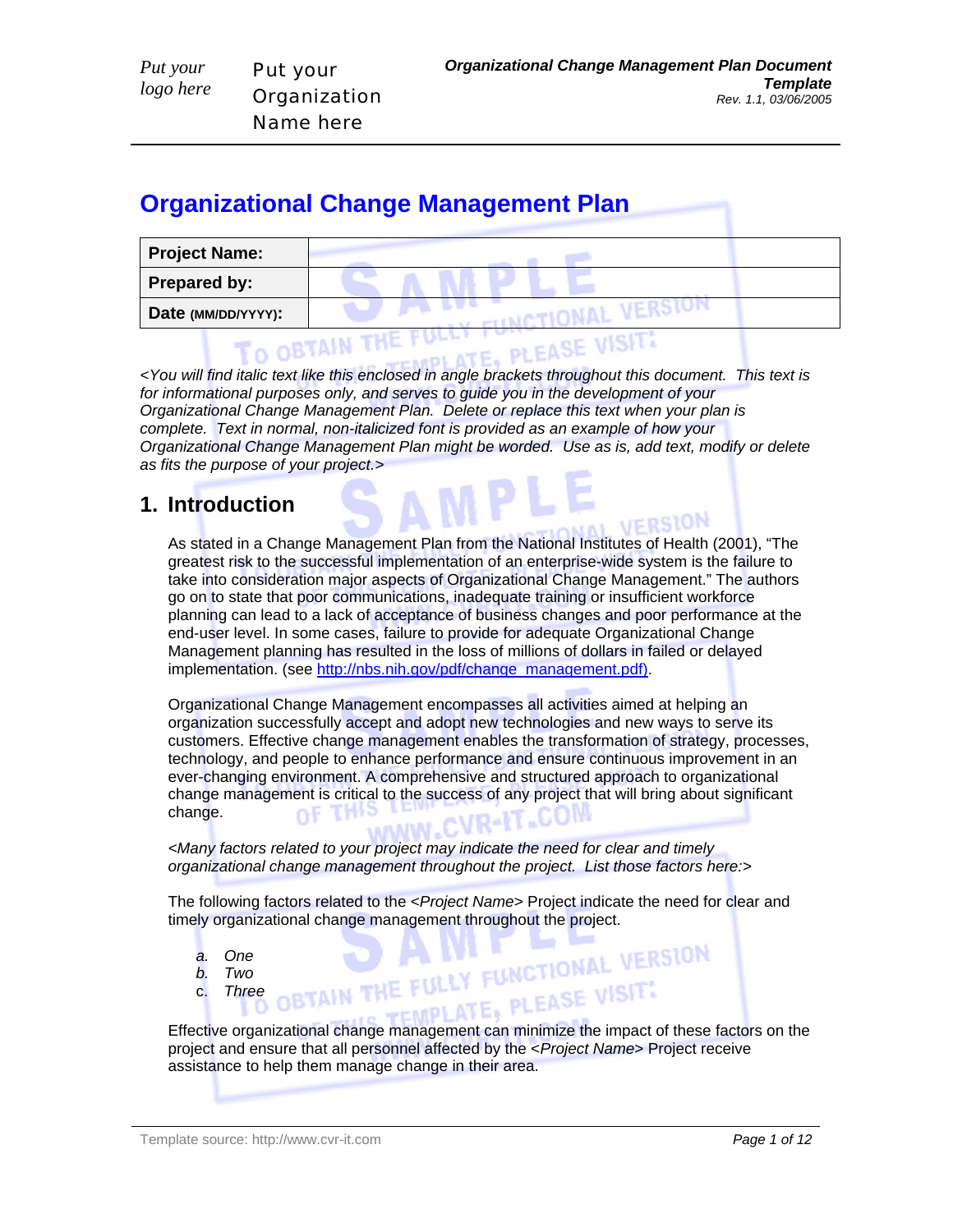#### **Organizational Change Management Plan**

Goal of Organizational Change Management is to minimize the "Productivity Dip"

#### **The Performance Dip**



Table I. Adapted from State of Oklahoma CORE Project Change Management Plan (see http://www.youroklahoma.com/coreoklahoma/change1.pdf) **IONAL** tilly for

In any large implementation, the Project Team can expect to experience resistance and reluctance to change. The Organizational Change Management effort described in this document will provide the various stakeholder groups information about the project's purpose, scope, benefits, timeline and training opportunities as well as how the individual job environment will change due to the implementation of the applications. Organizational Change Management will become the voice of this project and help define the changes required within the customer's business processes, policies and procedures. The messages we will provide via this plan will be customized, based on the specific needs of each group affected by the project.

It is the intent of the project team that this Organizational Change Management effort will

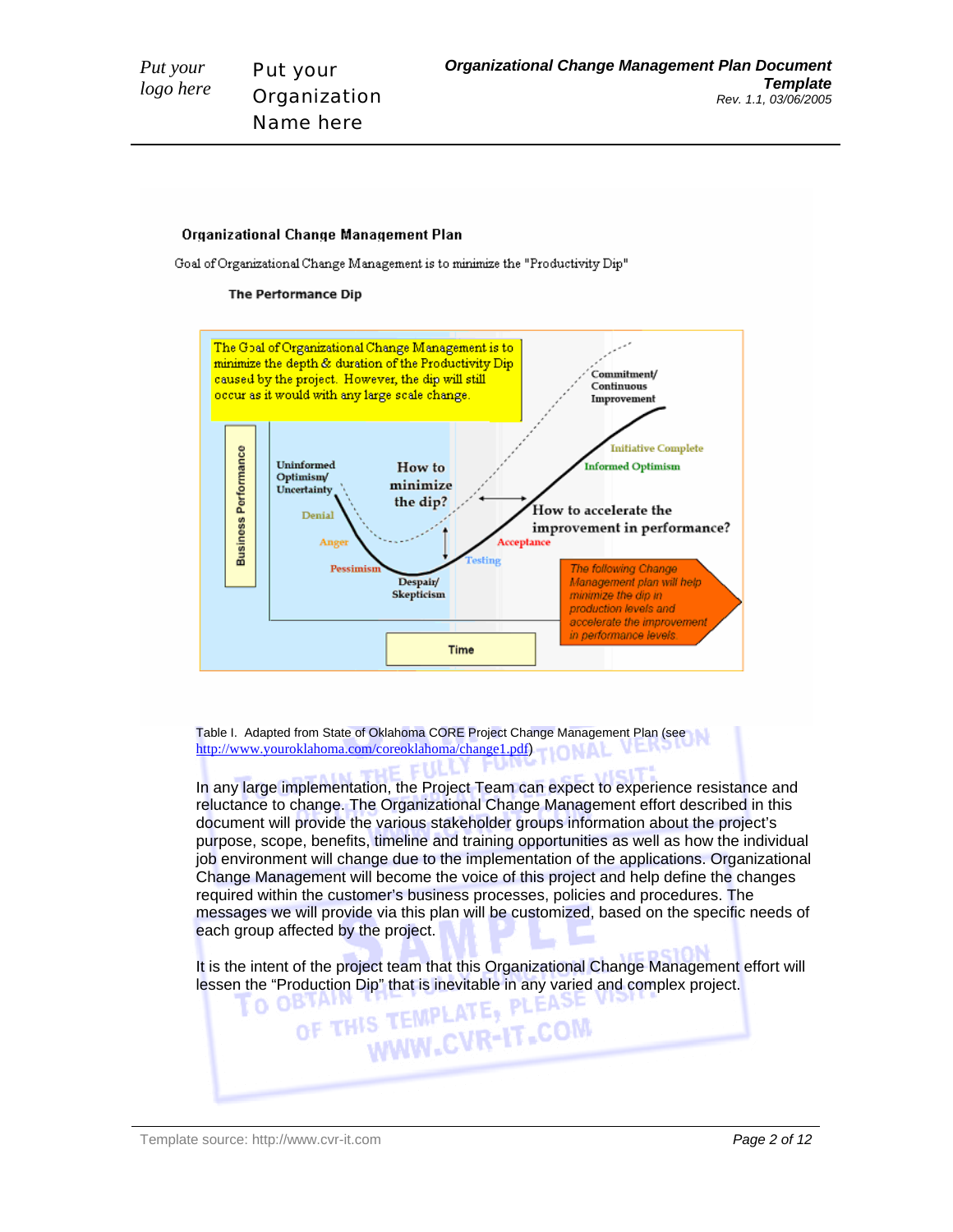*Put your logo here* 

## **2. Organizational Change Management Scope - Overview**

*<This section can be brief. It provides an overview of the topics that will be covered in the main body of the plan.>*  UNCTIONAL VERSION

a. Stakeholder Management

*<The impact of organizational change imposed by implementation of a project should always be taken into account. To promote a successful delivery, identify who will be affected by the business process and technology changes that the project will cause.* 

- *For each stakeholder, determine their degree of support for the project and their influence on the organization. Develop a plan for how to build greater support among those with the most influence.*
- *Identify stakeholders' current and target level of project awareness. Ensure that stakeholders have an accurate understanding of the goals and anticipated impact of the project.*
- *Assess your organization to identify enablers and challenges to implementing the project*
- *Enroll stakeholders to participate in initiatives and to advocate/facilitate change.>*

The following table lists those stakeholders who will be affected by changes in business process and technology brought about by the <*Project Name*> Project. There is also indication for each stakeholder of their influence in the organization and their degree of support for the project (*as determined, for example, through one on one interviews*). It is essential that all stakeholders with significant influence understand the goals and be supportive of (or at least neutral about) the success of this project. Where this is not true, a plan is provided to create or build understanding and support.

| <b>Stakeholde</b><br>r Name | <b>Awarenes</b><br>$s$ (H/M/L) | Degree of<br><b>Support</b> | <b>Influenc</b><br>e (H/M/L) | <b>Plan</b> |
|-----------------------------|--------------------------------|-----------------------------|------------------------------|-------------|
|                             |                                |                             |                              |             |
|                             |                                |                             |                              |             |
|                             |                                |                             |                              |             |

### b. Communication

*<Good communication is the lifeblood of any project. It is essential that the Project Manager provide timely and high quality information about the project to all stakeholders. It is equally important to listen to the stakeholders. Actively solicit their feedback and then respond constructively.* 

- *Identify the stakeholder groups in your project (e.g., senior management; endusers; sponsor)*
- *Develop a communication plan that specifies who will get what information at what time, in what format and through what means of delivery (See section on Communication below)*
- *Monitor feedback and respond in a constructive manner*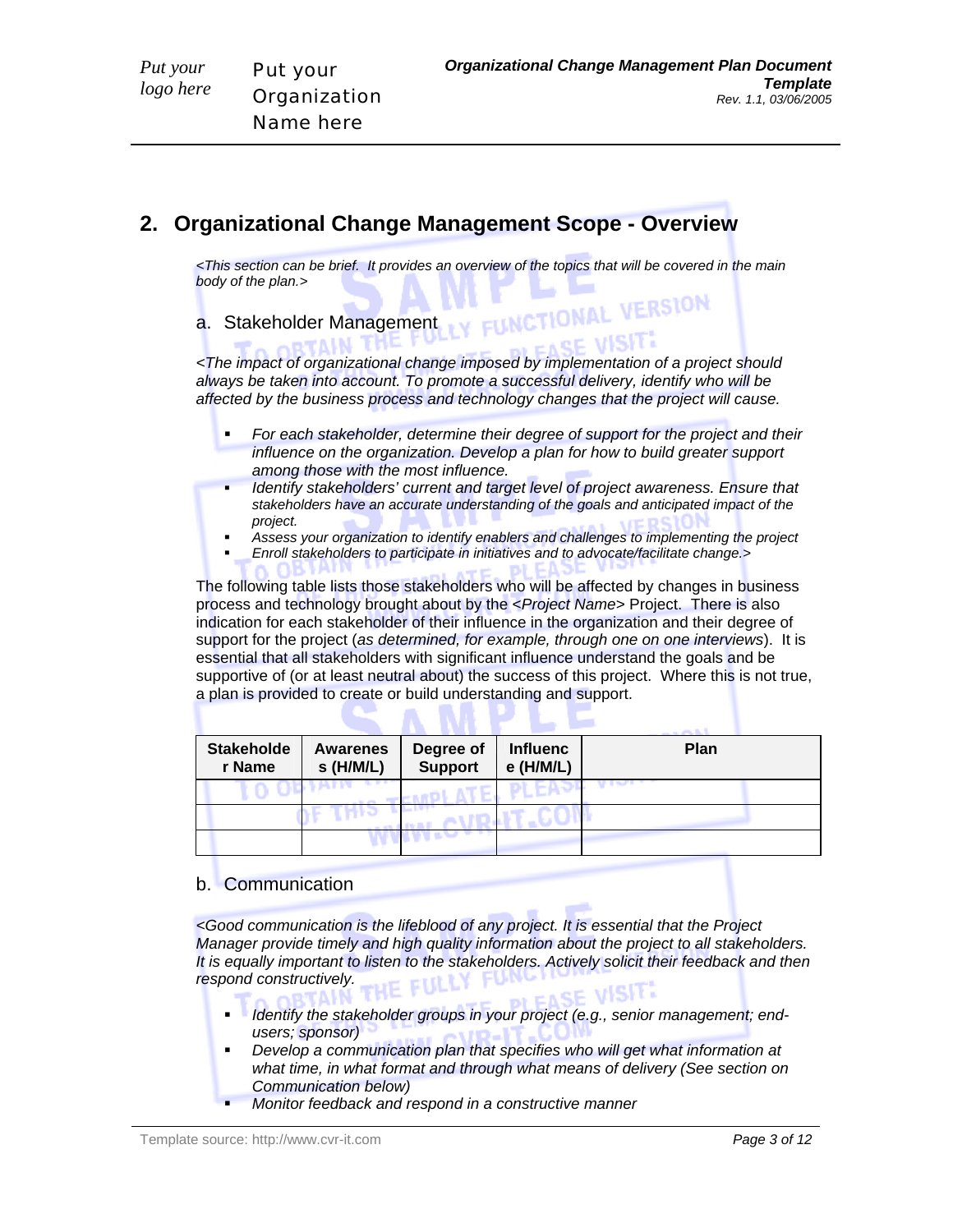*Discuss and record lessons learned throughout the project. Use them to improve how the next project may be carried out.>* 

Good communication is the lifeblood of any project. In order to ensure that the Project Manager is in a strong position to provide timely information about the project to all stakeholders and, equally important, receive quality feedback from them, a Communication Plan has been developed. This plan identifies the various audiences within this project, and specifies who will get what information at what time, in what format and through what means of delivery (See Section 3, Communication Objectives, below for more details). In addition, the project team will work with clients to track and record lessons learned throughout this project, so that the experience gained can be leveraged for greater success in the future. (See our Lessons-Learned document for an update on current status.)

### c. Training

*<Many IT projects fail because the user community receiving the product of the project (or the IT group responsible for maintaining it) does not receive adequate or properly focused training. It is important to understand the training needs of each stakeholder group, develop targeted training activities, and deliver content with the appropriate method. A good training plan will serve as an effective road map for training activities. Make a general statement to this effect here. See Training section below for details.>* 

Training is essential to the success of this project. We understand that each stakeholder group in the project may have unique training needs. In Section 4, Training Objectives, we have recorded the groups relevant to this project, their specific training needs and information about the training materials and facilities that we will use. This information will be used as the basis for the training plan.

# d. Stakeholder Objectives<br>
Le Commune de Litt LY FUNCTIONAL VERSION

*<An Audience Assessment will help you to determine the best feedback channels for each identified stakeholder group. It is important to understand the major questions and concerns that these groups may have, so that adequate attention can be paid to correcting misunderstandings, filling in the gaps, undoing rumors, etc. If you understand what the potential barriers to acceptance are, you will be better prepared to take proactive action to eliminate them.* 

- *Determine the most effective way to reach the stakeholder groups (e.g., individual or group interviews, surveys, web site with user response capability, etc.).*
- *Recognize serious concerns or misunderstandings and be prepared to respond to them promptly. Help concerned stakeholders to see why the project is in their best interest.>*

Based on Audience Assessments carried out between <date> and <date>, the project team has compiled the following information: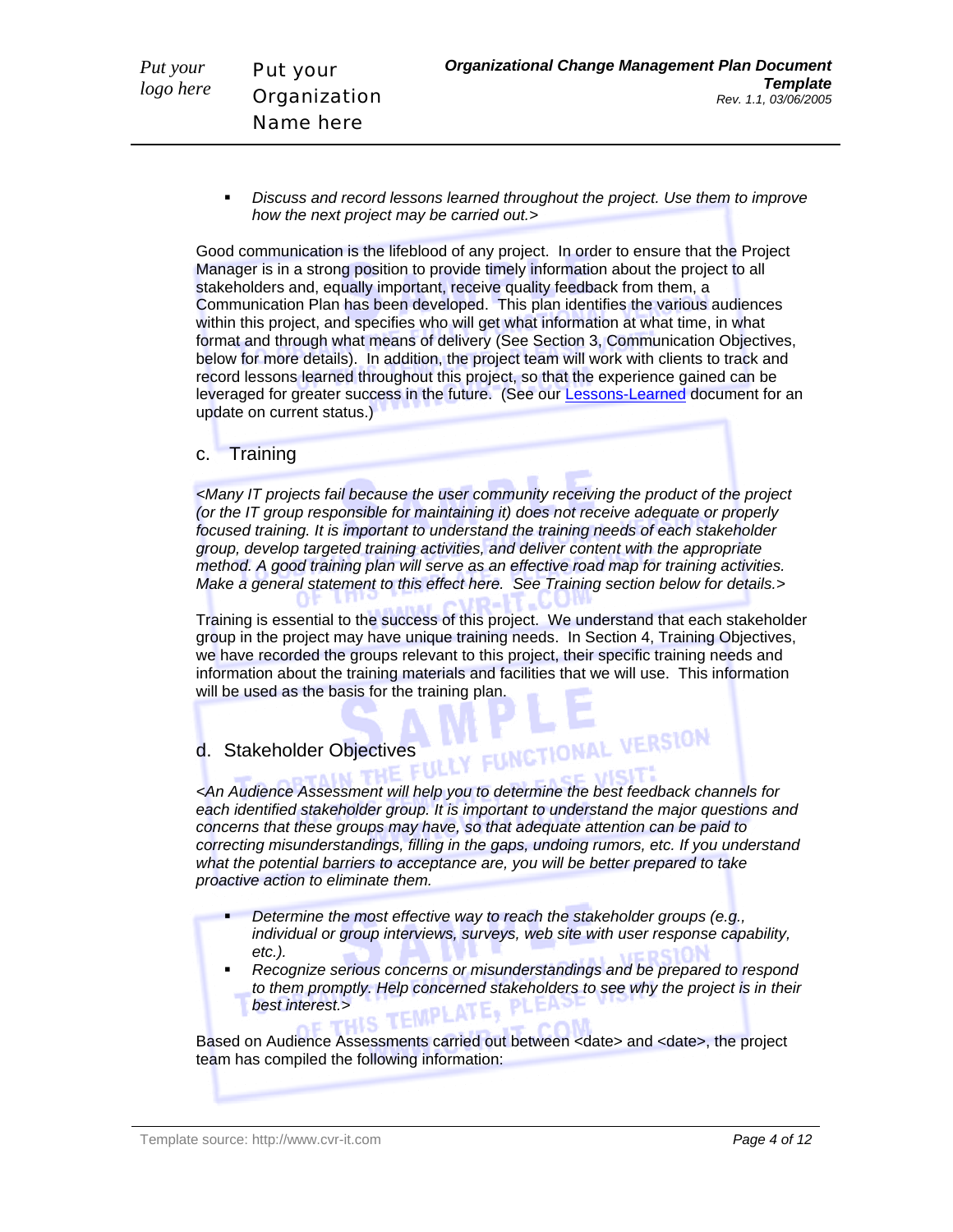Put your

*Put your logo here* 

| <b>Stakeholder</b><br>Group | Optimum<br><b>Communication</b><br><b>Channel</b> | <b>Known Concerns:</b><br><suspected (if="" any)="" basis="" for="" resistance=""></suspected> |
|-----------------------------|---------------------------------------------------|------------------------------------------------------------------------------------------------|
|                             |                                                   |                                                                                                |
|                             |                                                   |                                                                                                |
|                             |                                                   |                                                                                                |
|                             |                                                   |                                                                                                |

On the basis of these data, the project team will take appropriate steps (e.g. meetings with stakeholder groups, set up an information web site, distribute a newsletter) to alleviate the concerns of our Stakeholders and ensure that additional difficulties with perceptions about the project do not arise. These actions are detailed in the project's Communication Plan.

- *<Be persistent and creative in your approach to those influential individuals who demonstrate continued resistance. Make every effort to make them aware of how the project works in their favor. Turn them into allies.*
- *Plan to make management commitment to the project visible throughout the organization.> organization.>*

To aid in this effort, the project team is requesting the participation and support of upper management. Support from our organization's executive team is essential to the project's success. During individual interviews with our executives, we received assurance that the project will receive constant and visible support as shown in the table below.

والتجاوز

| Name of<br><b>Executive</b> | <b>Position</b> | <b>Proposed Supporting Actions</b> |
|-----------------------------|-----------------|------------------------------------|
|                             |                 |                                    |
|                             |                 |                                    |
|                             |                 |                                    |
|                             |                 |                                    |

*<Work to understand the basis for potential sources of resistance to the project. Engage potential users of the new system or service who support the project to help eliminate the*  resistance. In general, raise client awareness of the benefits of the project while minimizing *any negative impact the implementation may actually cause.>* 

The project team understands the necessity of remaining vigilant for the development of both misunderstandings and authentic concerns among the stakeholders. In order to minimize this, representatives from each of the stakeholder groups have joined together in a stakeholder council. These individuals will warn the project team if they become aware of stakeholder concerns, and will join the project team to determine and carry out best actions to alleviate them.

| <b>Name</b> | <b>Division / Dept</b> | <b>Contact Information</b> |
|-------------|------------------------|----------------------------|
|             |                        |                            |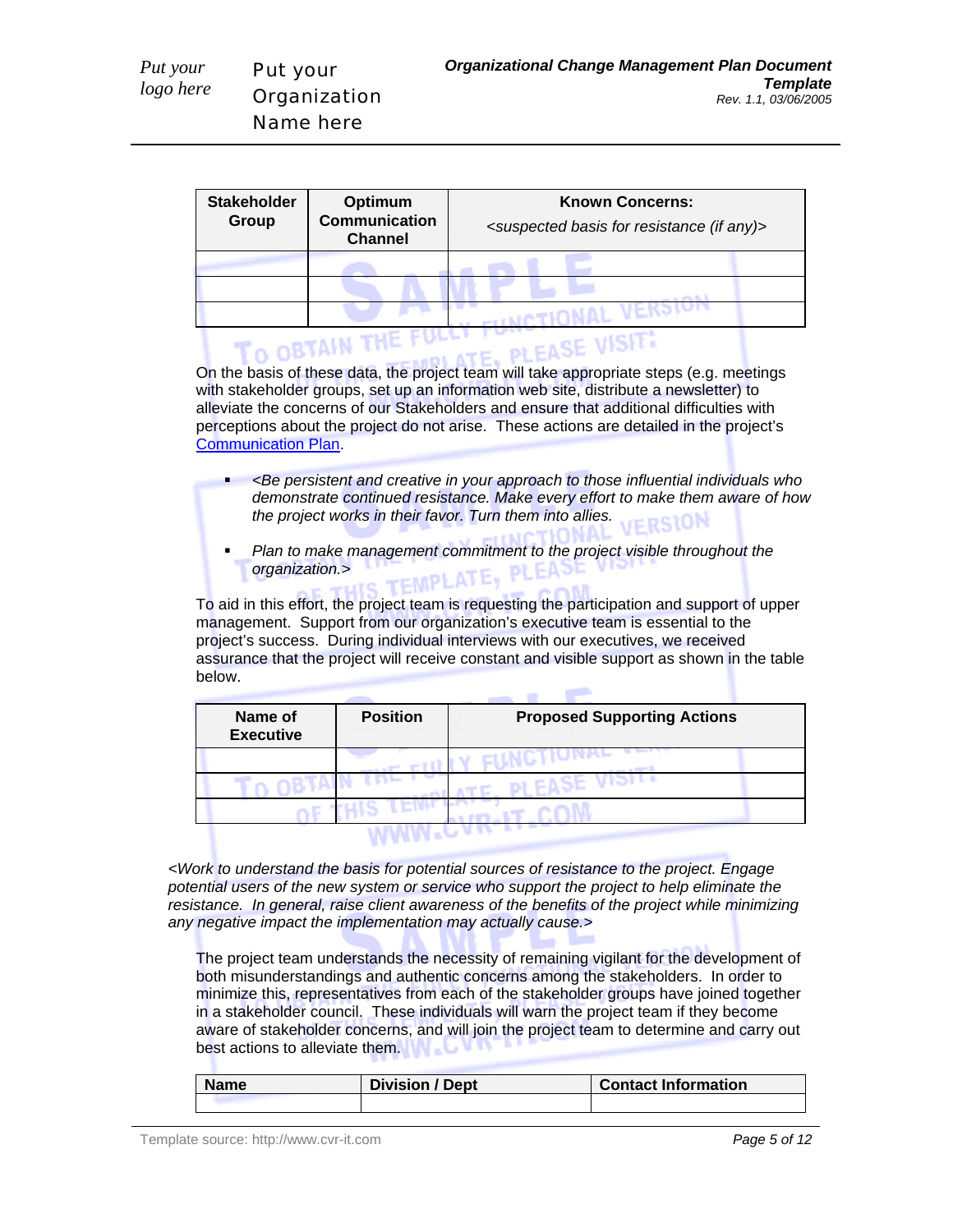

## **3. Communication Objectives**

*< Effective strategic communication is the key to successfully implementing large-scale organizational initiatives. Interview your major stakeholders and find out what information they need. Based on this information, establish a formal Communication Plan that spells out in detail who requires what information, how they will get it, who will provide it, and the means and timing of all regular communications including reports, meetings, postings on web sites, etc. Consider every means of communication at your disposal to get the work out about the potential benefits, timing and training opportunities associated with your project. Make the Communication Plan available to all stakeholders, and be open to modifications in it as your needs change.>* 

Effective strategic communication is the key to successfully implementing large-scale organizational initiatives. Communication is the glue that binds internal and external stakeholders to the vision, mission, goals and activities of the project. Effective communication engages the hearts and minds of all stakeholders by facilitating movement along the continuum presented below. DI FAJE



Table II. Above table from State of Oklahoma CORE Project Change Management Plan (see http://www.youroklahoma.com/coreoklahoma/change1.pdf)

**ORTAIN T** In order to ensure that communication among key players is effective in this project, the project team has developed a formal Communication Plan. This document:

Identifies key stakeholders.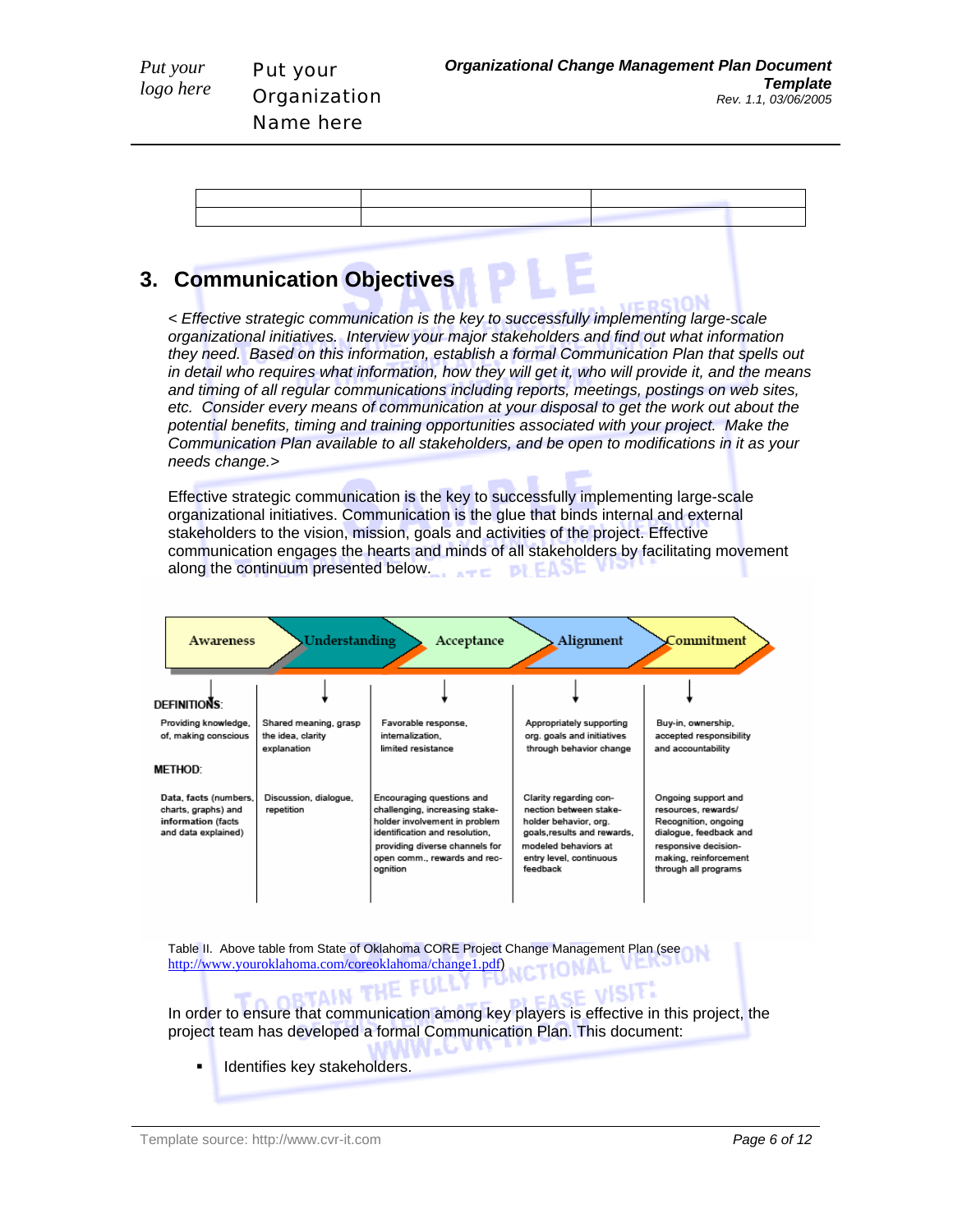- Lists what types of information are of most value to our stakeholders. Also identify optimum means of communication and agree on the format for information that is provided.
- Establishes the purpose, timing, location and attendees for regular meetings.
- States which communication vehicles will be used and whether any steps are required to put them in place.
- Includes specific steps that the project team and Stakeholders Council can take to keep everyone who will be impacted by the project well informed.

LinkToCommunication Plan ATE, PLEASE VISIT:

# **4. Training Objectives NWW.CVR-IT.COM**

*<As stated earlier, training may be a crucial component of your Organizational Change Management Plan. Especially where business process is changed or new skills are required, it is paramount that employees be fully prepared before they are expected to perform new duties. The following steps will help you establish a training program appropriate to your project:* 

- *Review your organization's policies and procedures and determine which of them may require modification. Work with the organization to help them adapt to the changes.*
- *Learn the impact your project will have on individual jobs and workflow. Where impact is substantial, ensure that focused training is available.*
- *In the tables that follow, record the groups relevant to your project, their specific training needs and information about the training materials and facilities that you will use.*
- *Establish an appropriate curriculum. It is possible that the same material should be presented in very different ways depending on the background and skill level of the audience (e.g. business staff may require a less technical presentation than IT staff). Find or develop well qualified trainers.*
- *Create a plan for the post-implementation training support that may be required as new employees come into the organization, or as existing employees change jobs.)*

The <*Name of Project*> project is expected to require significant modifications in the organization's workflow and policies. So that the employees will be properly prepared when the new system comes on line, the project team has conducted extensive analysis of training needs. Based on this, the team has produced a plan that should smooth the way to a successful implementation. Steps taken include the following:

a. Perform and Analyze the Results of a Job/Workflow Impact Analysis

This system implementation will result in changes to business workflow. These changes will have a significant impact on the skills required of some of the people who will use the new system. In order to ensure that adequate training is provided, the project team performed a gap analysis between skills available and skills required, as follows:

- **IDENTIFY IDENTIFY IDENTIFY** Identifed those positions (i.e. jobs) affected by the new system
- Used specific tasks to link positions to new workflows (i.e. linked tasks required in the workflows to tasks performed as part of individuals' jobs).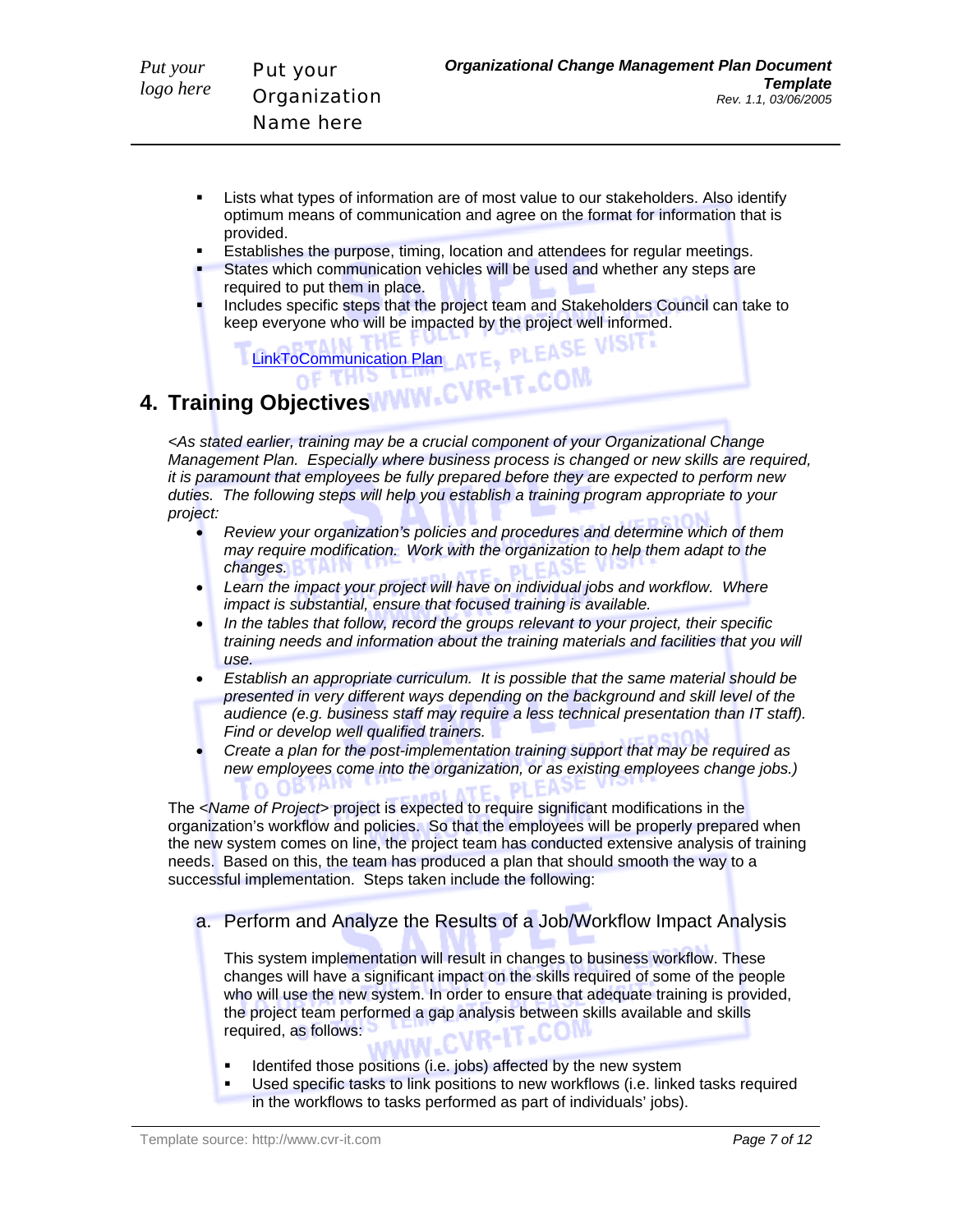- Noted those tasks that have changed.
- Listed the skills required to perform each task
- Determined if existing employees already have the skills needed to perform the new or changed tasks
- Have arranged for training where skill gaps exist
- **Mapped positions to components of the new system**
- Are taking steps to ensure that each individual receives training for the components they will use with the Links of
- Will modify recruiting profiles to reflect new skill sets

The employee information listed below will be used in all future training plans: **CONAINE** 

| <b>Name</b> | <b>Position</b> | <b>Position</b><br>Task $\leftarrow$<br><b>Workflow</b><br><b>Task</b> | <b>Skill</b><br><b>Required</b> | <b>Skill</b><br>Exists? | <b>Type of</b><br>Training<br><b>Required</b> |
|-------------|-----------------|------------------------------------------------------------------------|---------------------------------|-------------------------|-----------------------------------------------|
|             |                 |                                                                        |                                 |                         |                                               |
|             |                 |                                                                        |                                 |                         |                                               |
|             |                 |                                                                        |                                 |                         |                                               |

- b. Provide the Organization with Information Necessary to Prepare for Upcoming Changes **FINITE** 
	- Reviewed the policies and procedures of each major group in the organization that will be impacted by the new system (e.g., divisions, departments, etc.).
	- **IDENTIFY IDENTIFY IS A LOCK THANGE THE UP THANGE AS A LOCK THANGE THE NEW ISLEM** LOCK THE NEW ISLAM CHANGE THE NEW system.
	- Provided a checklist of needed changes to each organizational unit.
	- Assist organizational units in development of plans to adapt to the changes.

A summary of policy and procedure changes that this new system will require is provided in the following table **DI FASE VISITE** TA ARTAIN UP

| <b>Policy / Procedure</b> | Type of Change<br>Required | <b>Suggested Plan</b> |
|---------------------------|----------------------------|-----------------------|
|                           |                            |                       |
|                           |                            |                       |
|                           |                            |                       |

## c. Develop Curriculum and Content

It proved necessary to develop very focused training programs for the various stakeholder groups in this project. Therefore, the training team has tailored the curriculum (topics covered, reference and other training materials used) and the content (specific information to be delivered) for each group. The training will be provided in settings appropriate to the content and group responsibilities (e.g., Technical group in the computer room; office personnel in a training room). The training team has paid serious attention to methods of delivery, and as a result while most employees will receive classroom presentations, certain groups will receive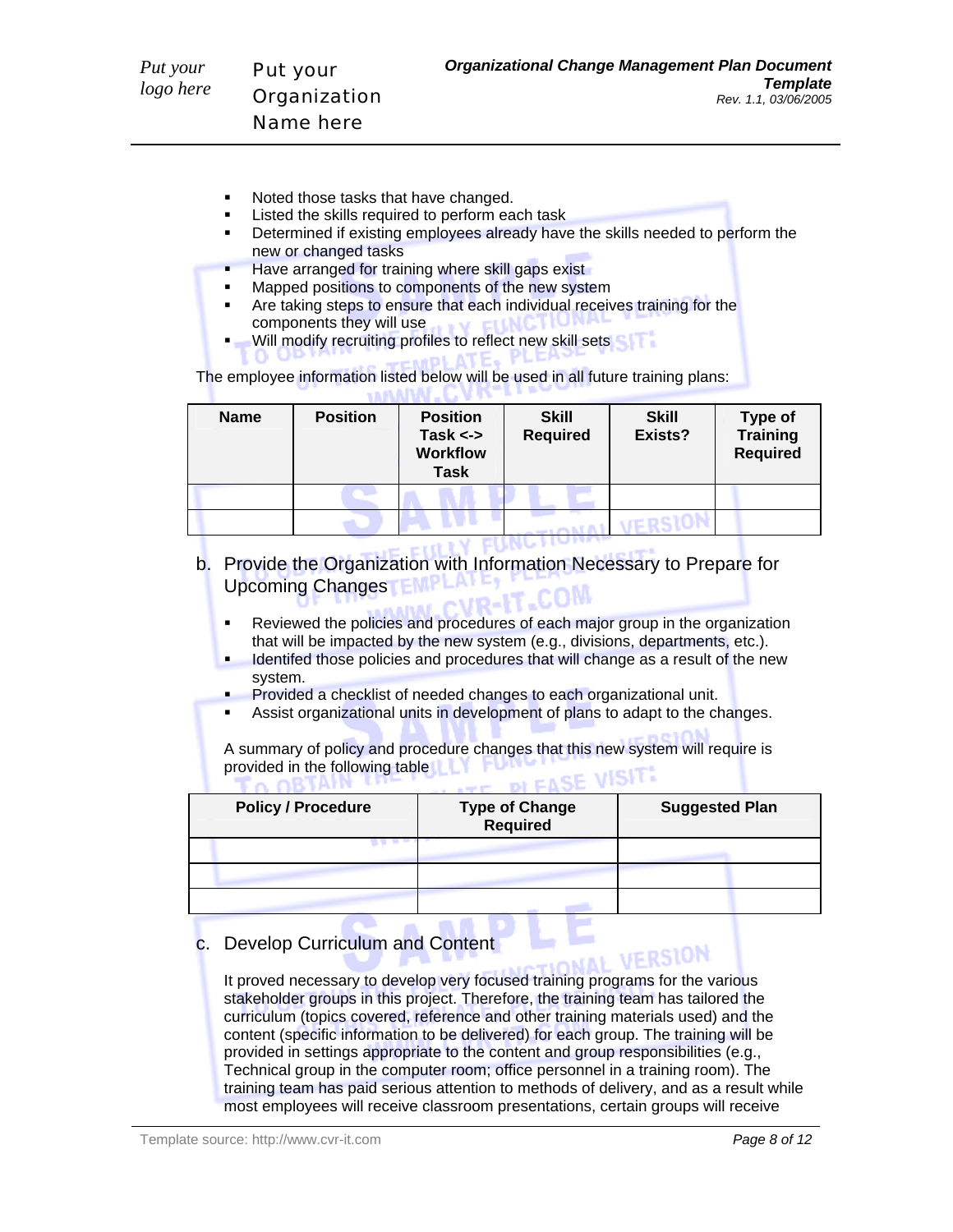*Put your logo here* 

hands on training. In addition, several Powerpoint-based presentations will be made available on the project web site as a means of distributing key information about the project to all stakeholders. The following list was used as a guide in development of this training program:

- Staff will receive training on new business processes prior to technology training,<br>in order to help understanding and acceptance. in order to help understanding and acceptance.
- Advance arrangements have been made for all facilities and equipment required for training.
- **The training team will hold overview sessions with employees to explain** conceptual differences between existing system and the new system.
- Focused hands-on training will be provided where it can be expected to have significant impact.
- Given the extensive nature of this implementation, the training team has developed module-specific curriculum outlines with learning objectives, agendas, materials, instructors, etc.
- **Training materials will be made specific to each audience.**
- We will use the train-the-trainer method as a means of cutting cost and also ensuring that training can be made available in the future.
- The training team plans to develop job aids (checklists, workflow summaries, etc.) for use after rollout.
- The training team will conduct surveys to evaluate the effectiveness of training. The organization will use this information to improve the training program in future implementations.

**Contract Contract** 

The following tables summarize the key information that the training team has collected as part of their training planning program.

#### **Stakeholder Group Profile**

| <b>Stakeholder</b><br>Group | Type of<br><b>Training</b><br><b>Required</b> | Optimum<br><b>Setting</b> | <b>Delivery</b><br><b>Method</b> | <b>Suggested</b><br><b>Job Aids</b> |
|-----------------------------|-----------------------------------------------|---------------------------|----------------------------------|-------------------------------------|
|                             |                                               |                           |                                  |                                     |
|                             |                                               |                           |                                  |                                     |
|                             |                                               |                           |                                  |                                     |

#### **Training Document Requirements**

| <b>Training Documents</b> | Author(s) | <b>Reviewer(s)</b> |  |
|---------------------------|-----------|--------------------|--|
|                           |           |                    |  |
|                           |           |                    |  |
|                           |           |                    |  |

# **Training Facility Requirements**

| <b>Training Facility</b> | <b>Stakeholder Group(s)</b> | <b>Type of Training</b> | Date |
|--------------------------|-----------------------------|-------------------------|------|
|                          |                             |                         |      |
|                          |                             |                         |      |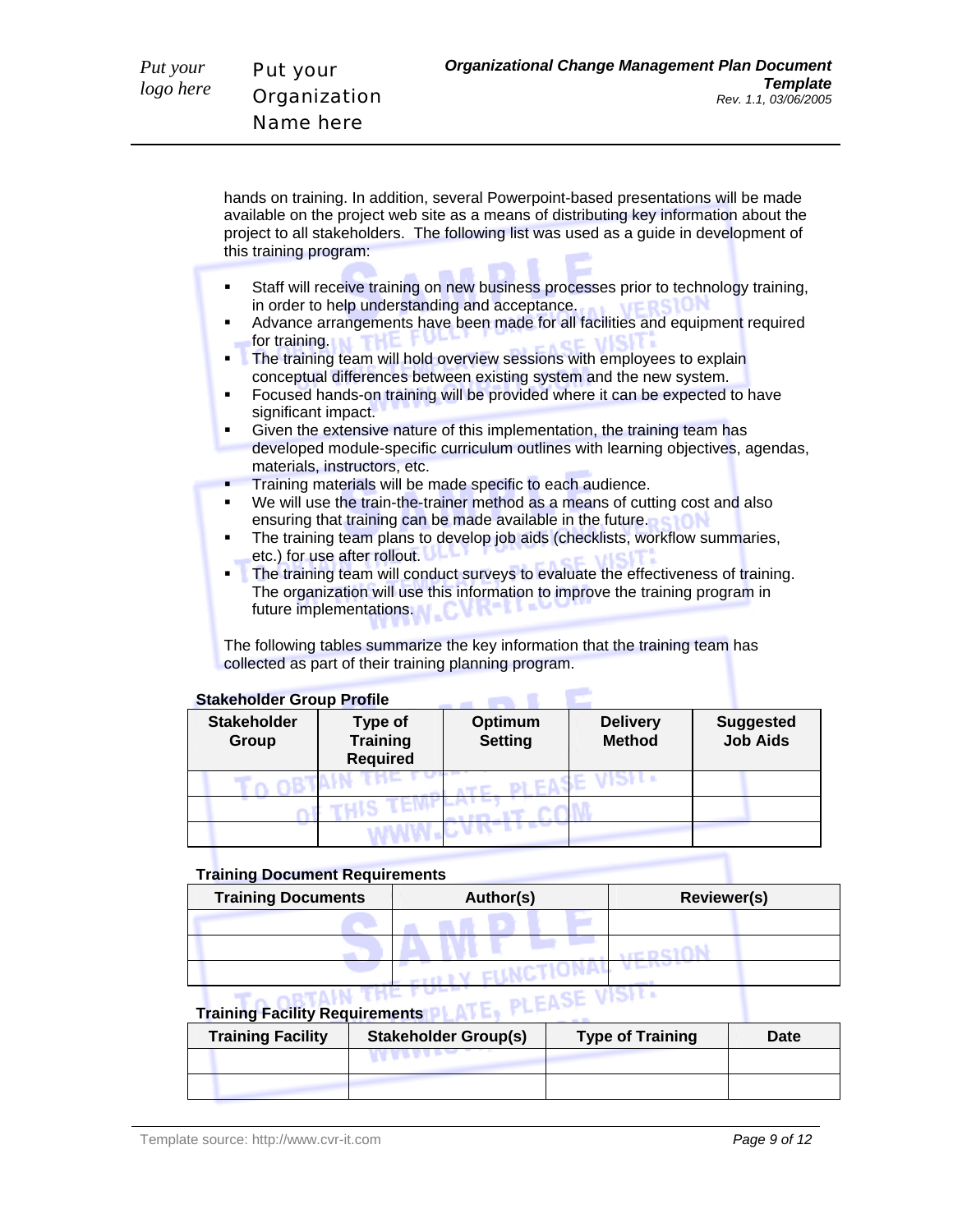| d. Post-Implementation Steps                                                                                                                                                                                                                                                                                                                                          |                           |                       |  |
|-----------------------------------------------------------------------------------------------------------------------------------------------------------------------------------------------------------------------------------------------------------------------------------------------------------------------------------------------------------------------|---------------------------|-----------------------|--|
| The project team has identified super users who can provide support to employees<br>(4-6 weeks after rollout). This group will receive hands-on training and be given the<br>opportunity to practice on the new system well in advance of final implementation.<br>Members of the super users group are listed in the table that follows:<br><b>Super Users Group</b> |                           |                       |  |
| <b>Department/Division</b>                                                                                                                                                                                                                                                                                                                                            | <b>Support Staff Name</b> | <b>Support Period</b> |  |
|                                                                                                                                                                                                                                                                                                                                                                       |                           |                       |  |
|                                                                                                                                                                                                                                                                                                                                                                       |                           |                       |  |
|                                                                                                                                                                                                                                                                                                                                                                       |                           |                       |  |

#### **NAL VERSION 5. Organizational Change Management: Approach and Resources**  THIS TEMPL AT EV

*<For best results, the entire project team and all new users of the system should adopt the role of Change Agent for the project. Following are some of the tools identified for Organizational Change Management to be effective in a large and complex implementation project. Review these tools with the project team. Select those that will provide the most benefit to your project and summarize how you intend to use them here.* 

- *Develop an Organizational Change Management Plan (this Document).*
- *Identify a Communication Liaison in each organizational unit (e.g., department, agency) to ensure timely and effective dissemination of information concerning the project, changes it may bring about and how those changes will be managed.*

| <b>Liaison Name</b> | <b>Department</b> | <b>Contact Information</b> |
|---------------------|-------------------|----------------------------|
|                     |                   |                            |
|                     |                   |                            |
|                     |                   |                            |

 *Consider creating a Change Management Team whose responsibility it is to identify changes to workload and workforce planning issues. This group can facilitate a review of the impact that implementation may have on employee skills and assigned duties in order to develop a plan to address for workforce changes.*   $\equiv$  or  $\pi$ til LY

| <b>Team Member Name</b> | <b>Department</b> | <b>Contact Information</b> |  |
|-------------------------|-------------------|----------------------------|--|
|                         |                   |                            |  |
|                         |                   |                            |  |
|                         |                   |                            |  |
|                         |                   |                            |  |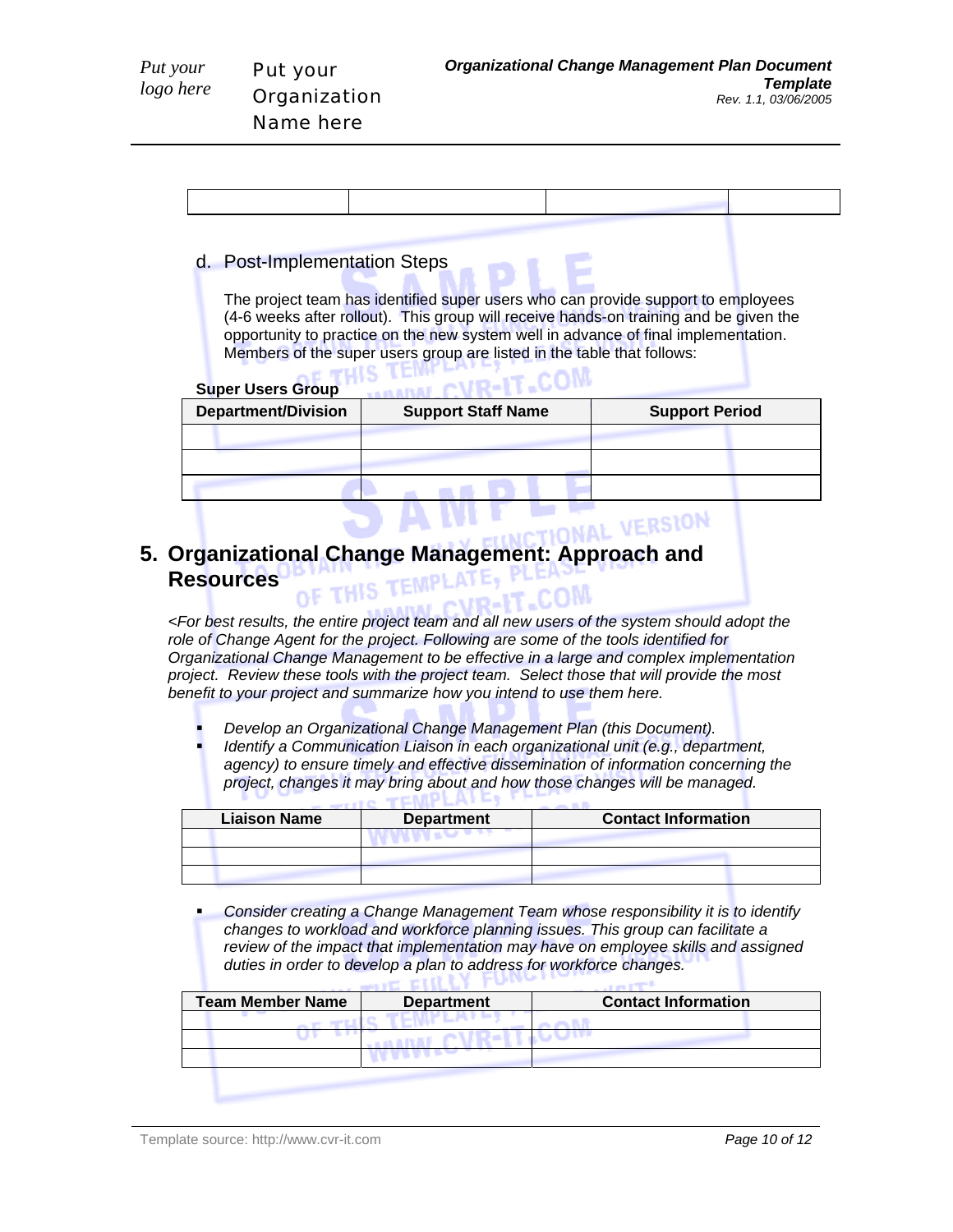- *Develop a Risk Response Plan for Organizational Change (see* Risk Management Plan *and* Risk Response Plan *templates):* 
	- o *Identify all sources of uncertainty in this Organizational Change project*
		- o *Uncover and maximize opportunities to promote the change*
		- o *Prioritize threats and develop response plans for those that pose true risk to the project*  **A BY FUNCTIONAL**

 *Use brochures, fliers, white papers or other means of communication to inform those who will be affected of the benefits of the new system. Specifically, fliers can provide all end-users the opportunity to understand the new system and become aware of the benefits it provides.* 

- *Create a web site for the project and ensure that all relevant parties are aware of it. Include the following:* 
	- o *Project Status, Progress and Performance*
	- o *Interactive Question and Answer Communication*
	- o *Frequently Asked Questions (FAQ)*
	- o *Project Documents*
	- o **Glossary of Terms (for each Module in large implementations)**<br>
	Newsletter<br>
	o Tutorials<br>
	o Training Schedule<br>
	Menting C
	- **o** Newsletter **THE FULL**
	- o *Tutorials*
	- o *Training Schedule*
	- o *Meeting Schedules*
	- o *Meeting Minutes*

 *Travel to the communities affected and speak with the individuals there, provide demonstrations, show prototypes, etc. The purpose of this is to encourage ownership and nurture acceptance of the new business processes and system. The meetings also present a forum in which the user community can interact with the project team to discuss project issues and potential user impacts. These meetings can:* 

- o *Answer user's questions concerning the project*
- o *Address particular concerns the users may have*
- o *Provide timely and accurate information about upcoming events*
- o *Ensure the consistency of information passed onto the user community*
- o *Ensure project buy-in by the users.*

| <b>Speaker</b> | <b>Target Organization</b> | <b>Type of Presentation</b> | Date(s) |
|----------------|----------------------------|-----------------------------|---------|
|                |                            |                             |         |
|                |                            |                             |         |
|                |                            |                             |         |

- *Provide potential users with a way to provide feedback, ask questions, etc.*
- *Implement a Change Management process that allows specific groups to request modifications to the existing project plan. Provide:* 
	- o *A documented Change Management Process (LinkToChangeManagementPlan)*

*Template Rev. 1.1, 03/06/2005*